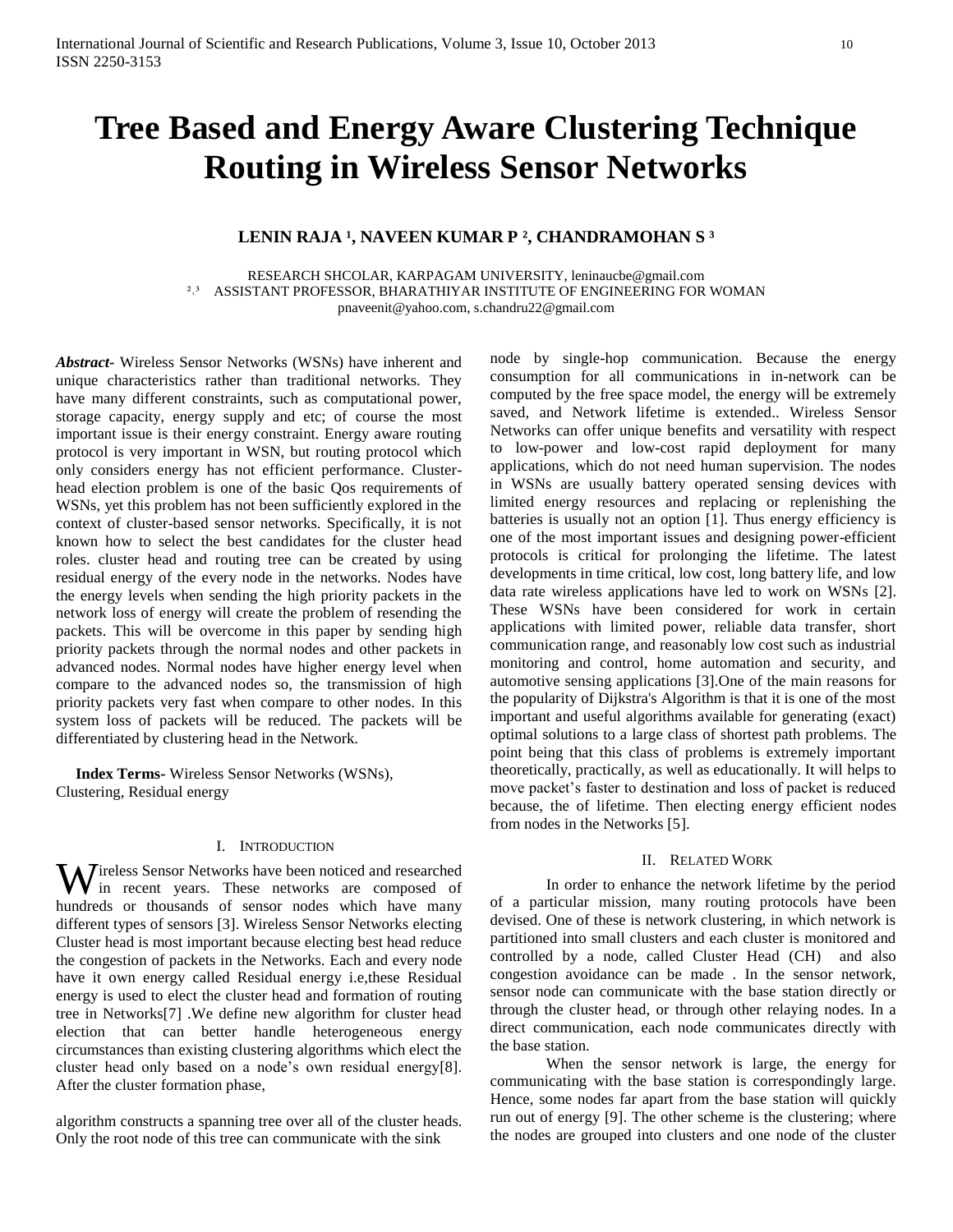send all gathered data from the nodes in its cluster to the base station. The LEACH (Low energy Adaptive Clustering Hierarchy) is a self-organizing and adaptive clustering protocol that uses randomization to distribute the energy load evenly among the sensor nodes[9], [10]. In the LEACH scheme, the nodes organize themselves into a local cluster and one node behaves as local cluster head. LEACH includes a randomized rotation of the high energy cluster head position such that it rotates among the sensors. This feature leads to a balanced distribution of the energy consumption to all nodes and makes it possible to have a longer lifetime for the entire network. PEGASIS (power-efficient gathering in sensor information systems) [11],[12] is an improvement over LEACH by making only one node transmit data to the base station in this protocol every node transmits it's data only to its nearest/neighbor node in the data fusion phase. These electing cluster heads can communicate directly with the base station (BS). Other nodes send the data, sensed from the environment to these CHs. CHs first aggregate the data from the multiple sensor nodes, and then finally send it directly to the BS. Hence the CH should be powerful, closer to the cluster-censored a less vulnerable. Enterprise Resource Planning (ERP) System implementation is both an art and science that consists of planning, implementation, and ongoing maintenance. This methodology is designed to automate the drudgery of implementation and provide organized approaches to problem solving by listing, diagramming, and documenting all steps. Structured methodologies help to standardize and systemize ERP implementation and maintenance by approaching them as an engineering discipline rather than as whims of individual software developers. It is essential to understand structured methodologies in the implementation of ERP systems. These functions and benefits need to be articulated to ensure that the ERP system performs as desired. This process is called conducting a feasibility analysis. The second feature of integrated systems is that the process of multirecording and transcribing data to update separate records is now replaced by one single input to the computer record. Therefore multiinputs relating to transactions affecting the product are replaced by one single input to the product record held in the computer. Again, imagine the challenges or controls required to facilitate timely coordination and scheduling of all the processes (manual or otherwise) to be undertaken by the different departments so that the single input to the computer system, also referred to as the single point of entry, is accomplished. By the preparation of suitable computer programs (e.g., software, applications, utilities, or combinations thereof) all the information needed by the separate departments can be produced when required. This is accomplished by processing the integrated records held on the Product Master File or in the Integrated Database. Integrated systems thus link together systems that traditionally have been kept separate and, by their very nature, cut across the conventional departmental boundaries that normally exist in a business. The unified nature of an ERP system can lead to significant benefits, including fewer errors, improved speed and efficiency, and more complete access to information. With better access to information, employees and managers can gain a better understanding of what is going on in the enterprise so they make better business decisions. Third step of the process will be electing energy efficient nodes in the Networks. They two types

of the nodes in the Network i.e., Normal nodes and advanced nodes. Normal nodes have high energy level but advanced nodes have low energy level in the Network. In this paper packets will be separated high priority packets and low priority packets [6].

# III. ARCHITECTURE

# *A. Overview*

In WSNs, ERP protocol helps the data transformation in very efficient manner the most important problem in the networks are electing clustering head and identifying energy efficient nodes. In this system clustering head election will be overcome by using and energy efficient nodes through Enterprise Resource Planning Protocol in the networks . Routing tree will be created in the network by using Dijikstra's Algorithm. This Algorithm will helps to find the minimum shortest distance in the entire network, shortest distance will helps increase the life time of the packets so, the loss of packet in the network will be reduced. Data transformation in the network will through energy efficient nodes i.e. means nodes energy will be calculated.



Fig 1: Structure of layered system

After calculating the energy level the packets will send through the network. Before sending packets to data transformation cluster head given priority to packets, priority helps to identify the packets to send energy efficient node or in ordinary nodes.

#### IV. PROPOSED SYSTEM

#### *A. Tree based Cluster election model*

In the set-up phase, each node broadcasts the Node\_Residual\_Msg within radio range r, which contains residual energy of node. All nodes within the radio range of one node as the neighbors of this node. Each node receives the Node\_Residual\_Msg from all neighbors in its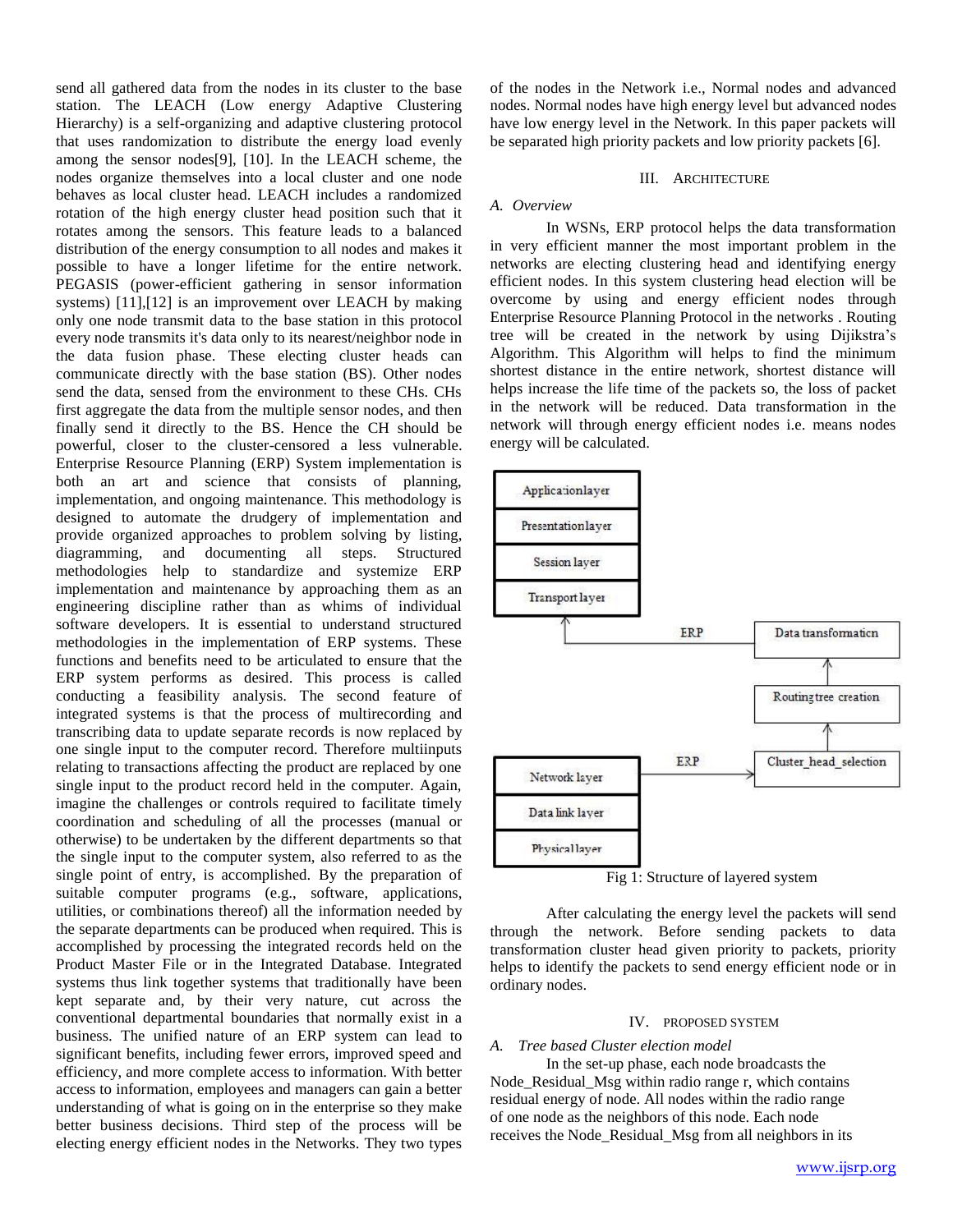radio range and updates the neighborhood table and generates CHSV (Cluster Head Selection Value) using Formula 1.

$$
CHSV_i = \frac{RE_i}{\sum All\ neighbours\ j\ of\ i\left(Dis_j\right)^2}
$$

RE<sub>i</sub>-Residual energy of node i. Disj -- Distance from node i to node j.

After clustering, in steady-state phase, cluster heads Broadcast within a radio rang r the Cluster Head Residual Msg which contains node residual energy. The cluster heads compute PSV (Parent Selection Value) by using formula 2.

$$
PSV_i = \frac{RE_i}{\sum All\ neighbors j\ of\ i \left(\frac{Dis_j}{RE_j}\right)}
$$
  
REi–Residual energy of node i  
REj–Residual energy of node j

Disj -- Distance from node i to node j

In each cluster heads range, the node has largest PSV selected as parent node and other nodes become child of it, and send the CHILD message to notify the parent node. Finally, after a specified time, a routing tree will be constructed; whose root has the largest PSV among all Cluster heads.

#### *B. Shortest path defining model*

Shortest path will be find out by using Dijikstra's Algorithm. The Algorithm has the following steps to finding the shortest path will be:

STEP 1: Initialization

$$
\begin{array}{c}\nN=\{s\} \\
D_j=C_{sj} \text{ for all } j \neq s \\
P_s=0\n\end{array}
$$

STEP 2: For finding the next closest node.

$$
D_i = \min_{j \notin N} D_j
$$

 $D_i \rightarrow$  current minimum cost from source node to node i.  $N\rightarrow$  Permanently labeled nodes.

STEP 3: Updating minimum cost after node i added to N. For each node  $j \notin N$  :

$$
D_j = min \{ D_j, D_i + C_{ij} \}
$$

Go to step 2.

# V. ENERGY EFFICIENT ROUTING IN WIRELESS SENSOR **NETWORKS**

All proposed clustering techniques in literature, use a cluster head rotation in order to balance the transmission energy cost over the network nodes, because the cluster head role is energy expansive. That permits to grant approximately, the same lifetime until the battery energy depletion. So, in every transmission round, some new nodes play concurrence to be elected as cluster head. Each node selected, has to advertise its status to its neighbor nodes, to know the nodes which will belong to its cluster and to schedule the TDMA intervals [4]. Then, some energy is consumed in this state. This energy for clustering control is considerable, and it is important to reduce this energy to use it to exploit the total network energy to extend the network lifetime.

## **Table 1. Radio parameter values.**

| Description                | Symbol                 | Value           |
|----------------------------|------------------------|-----------------|
| Energy consumed by the     | $\varepsilon_{\rm fs}$ | 10pJ/bit/m2     |
| amplifier to transmit at a |                        |                 |
| shorter distance           |                        |                 |
| Energy consumed by the     | $\varepsilon_{\rm mp}$ | 0.0013pJ/bit/m4 |
| amplifier to transmit at a |                        |                 |
| longer distance            |                        |                 |
| Energy consumed in the     | $E_{\textit{elec}}$    | 50nJ/bit        |
| electronics circuit to     |                        |                 |
| transmit or receive the    |                        |                 |
| signal                     |                        |                 |
| Energy consumed for        | $E_{DA}$               | 5nJ/bit/signal  |
| beam forming               |                        |                 |

Our contribution consists in reducing the control energy for cluster formation by keeping each selected cluster head for more than one transmission round. So, each node selected as cluster head, play this role for m consecutive transmission rounds before conceding it for upcoming selection nodes. The proposed algorithm, called Energy Efficient Routing in Wireless Sensor Networks (EERWSN) is a self-organizing, dynamic clustering method that divides dynamically, the network on a number of a priori fixed clusters. Each cluster has one cluster-head. In this work, we use two-level heterogeneous networks, in which there are two types of sensor nodes: the advanced nodes and normal nodes. Let  $E_0$  the initial energy of the normal nodes and,  $f$  the fraction of the advanced nodes, which own a times more energy than the normal ones. Thus there are *f.N* advanced nodes equipped with initial energy of  $(1+a)E_0$  and  $(1-f)N$  normal nodes equipped with initial energy of  $E_0$ .

We can compute the total initial energy of the networks which is given by:

$$
E_{total} = N(1 - f)E_0 + Nf(1 + a)E_0
$$

The node *n* becomes cluster-head for  $t_n$  rounds. In homogenous networks, to guarantee that there are average  $P_{opt}N$  Cluster heads every round, ERP let each node *n* becomes a cluster-head once every  $t_n = 1/P_{opt}$  rounds. The network nodes will have different residual energy when Network evolves. If the rotating epoch  $t_n$  is the same for all the nodes as proposed in ERP, the energy will be not well distributed and the low-energy nodes will die more quickly than the high-energy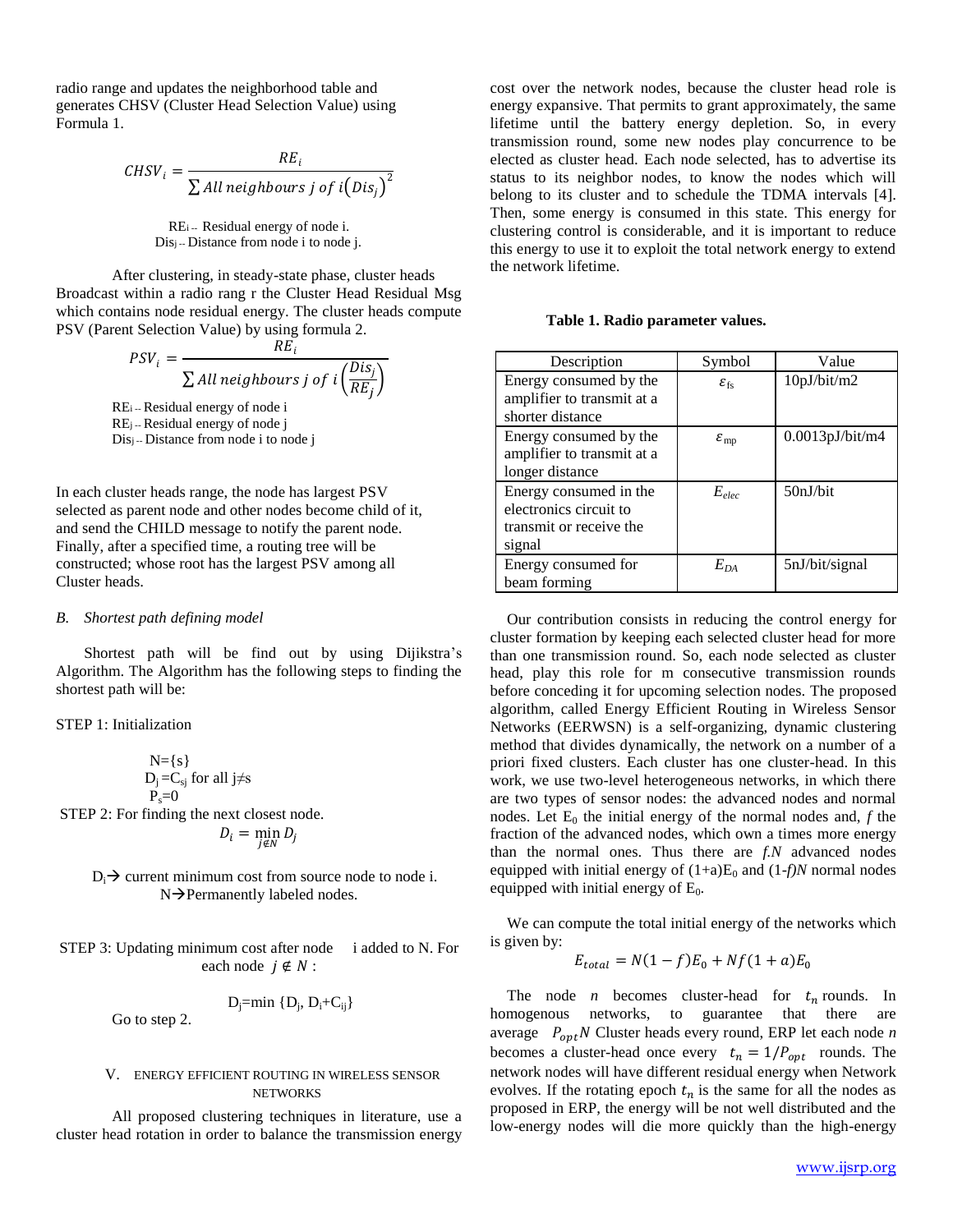nodes. Choose different  $t_n$  based on the residual energy  $E_n(r)$ of node *n* at round *r*.

The probability threshold that each node *n* use to determine whether itself to become a cluster-head in each round, is given as following Equation:

$$
T(n) = \begin{cases} \frac{p_n}{\left(1 - p_n \cdot \left(rmod\left(\frac{1}{p_n}\right)\right)\right)}, & \text{if } n \in G \\ 0 & \text{otherwise} \end{cases}
$$

Where *G* is the set of nodes that are eligible to be cluster heads at round r*.* If node *n* has not been a cluster-head during the most recent  $\frac{1}{x}$  $\frac{1}{p_n}$  rounds, we have  $n \in G$ . The  $p_n$  parameter is given by Equation:

$$
p_n = \begin{cases} \frac{p_{opt}E_n(r)}{(1 + af)\bar{E}(r)} & \text{if } n \text{ is a normal node} \\ \frac{(1 + a)p_{opt}E_n(r)}{(1 + af)\bar{E}(r)} & \text{if } n \text{ is an advanced node} \end{cases}
$$

where  $E_n(r)$  is the residual energy of the node *n* at the round *r*,  $\bar{E}(r)$  denotes the average energy of the network at round *r*, which can obtained by

$$
\bar{E}(r) = \frac{E_{total}}{N} \left( 1 - \frac{r}{R} \right)
$$

$$
R = \frac{E_{total}}{E_{round}},
$$

$$
E_{round} = L(2NE_{elec} + NE_{DA} + k\varepsilon_{mp}d_{toBS}^4 + N\varepsilon_{mp}d_{toCH}^2)
$$

 $k$  is the number of clusters,  $E_{DA}$  is the data aggregation cost which is expended in the cluster-heads,  $d_{toBS}$  is the average distance between the cluster head and the base station, and  $d_{toCH}$  is the average distance between the cluster members and the cluster-head. If the nodes are uniformly distributed, we can give:

$$
d_{toCH} = \frac{M}{\sqrt{2k\pi}}
$$

$$
d_{toBS} = 0.765 \frac{M}{2}
$$

From the above Equation, we can find the optimal value *k* of that minimizes  $E_{round}$ , which is given by:

$$
k_{opt} = \frac{\sqrt{N}}{\sqrt{2\pi}} \frac{\sqrt{\varepsilon_{fs}}}{\sqrt{\varepsilon_{mp}}} \frac{M}{d_{tobs}^2}.
$$

This value of *k* is used to determine  $E_{round}$ , and therefore, by the above equation each node can find the value of the parameter  $p_n$  used in T (*n*) calculation. And, for each round *r*, when node *n* finds it is eligible to be a cluster-head, it will choose a random number between 0 and 1. If the number is less than threshold T (*n*), the node *n* becomes a cluster-head during the current round.

# VI. SIMULATION AND RESULTS

The simulation parameters values used in our work are given in the **Table 2**.

| Table 2. Simulation parameter values. |  |
|---------------------------------------|--|
|---------------------------------------|--|

| Description                                             | Symbol    | Value    |
|---------------------------------------------------------|-----------|----------|
| Network dimension                                       | M         | 100m     |
| Number of network<br>nodes                              | N         | 100      |
| Data packet length                                      | L         | 40bits   |
| Control packet length                                   | $L_{crt}$ | 20bits   |
| Optimal probability                                     | $p_{opt}$ | 0.1      |
| <b>Advanced Nodes</b><br>percentage                     |           | Variable |
| Fraction of advanced<br>nodes energy to normal<br>nodes | a         | Variable |

In the Enterprise Resource Planning Protocol the network lifetime also be increased, because of defining shortest path in the network using Dijikstra's algorithm, cluster head and routing tree will created by calculating the Residual energy of the node .It will increase the network lifetime of the Networks, it will shown in the figure.1:



When compare to the TECARP, in ERP protocol loss of packets will be reduced in the network due to using best Clustering head Algorithm. And using Electing Energy Efficient nodes in the entire system it will be shown in the figure.2: